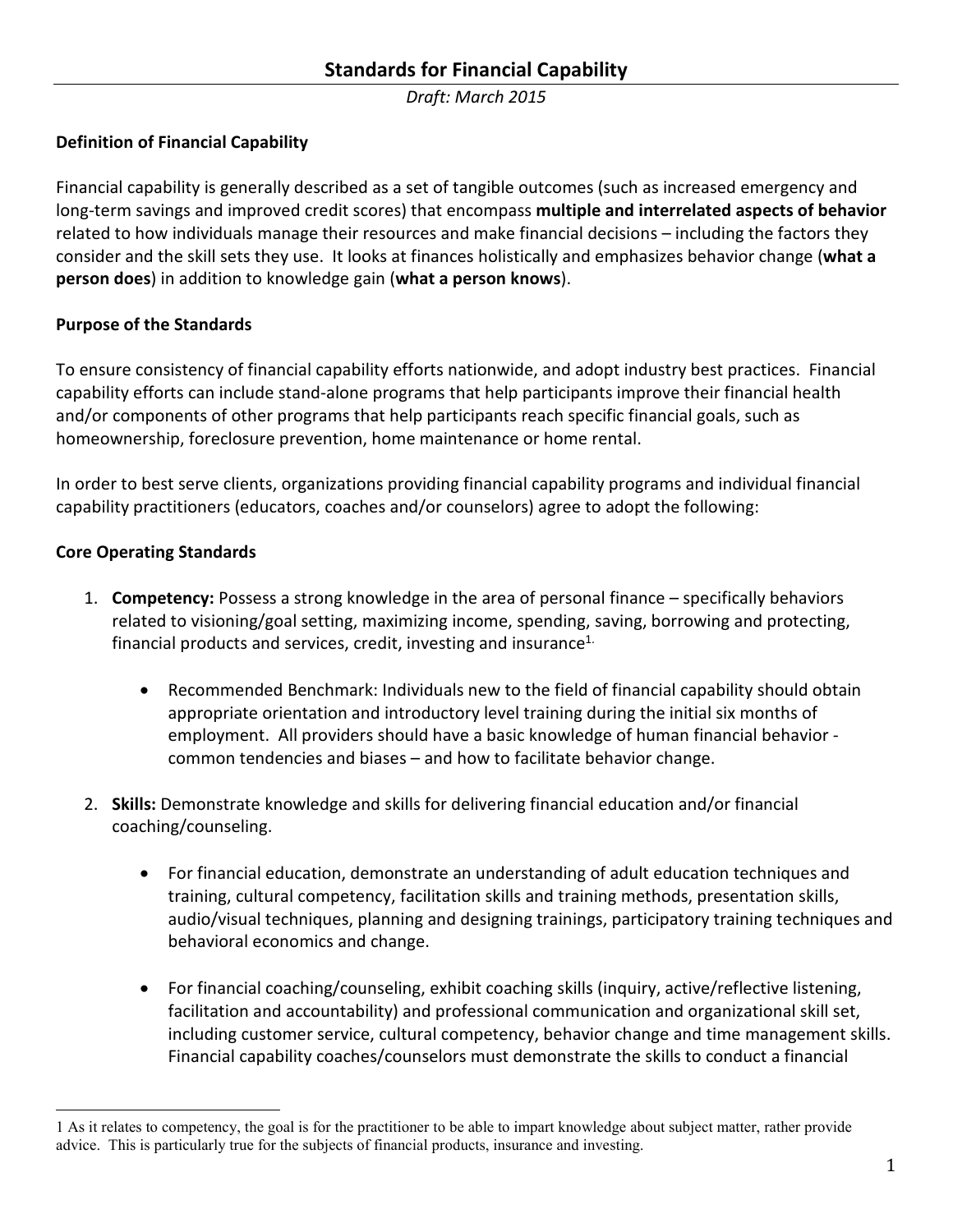analysis, including obtaining, reviewing and analyzing credit reports, calculate income and debt and develop a spending plan. A full command of financial calculations is required.

- 3. **Training:** As soon as possible, but within 18 months of being hired, financial capability practitioners will obtain minimum training as a financial capability practitioner equivalent to no less than 30 hours of facilitated instruction covering topics included in Standards 1 and 2 above, utilizing a variety of methods which could include lecture, interactive, demonstration, on-line and case study.
	- Recommended Benchmark: Individuals new to the field demonstrate proficiency in financial capability content and delivery methods.
- 4. **Certification:** A certification standard is critical to establishing professionalism and value to financial capability. After completing minimum training, certification will require a financial capability practitioner to take and pass a comprehensive exam demonstrating at least 80% proficiency. The exam will test the skills and understanding of core competency areas identified in Standards 1 and 2 above, as well as the related content and activities identified in Exhibits A and B herein.
	- Recommended Benchmark: Certification must be completed as soon as possible, but no later than 18 months from the start of employment.
- 5. **Continuing Education:** Complete a minimum of 10 hours of continuing education annually in subjects relative to the core content and delivery of financial capability programs.
- 6. **Financial Capability Program Operations:** Implement effective program operations, including outreach and marketing, partnership building, fundraising, customer service, customer tracking, reporting, program evaluation, outcomes measurement, program design and technology. Practitioners should have a working knowledge of these subject areas.
	- Recommended Benchmark: These skills can be obtained through training and experience.
- 7. **National Industry Standards Code of Ethics and Conduct Statement**: Sign and adopt the written National Industry Standards Code of Ethics and Conduct that specifically addresses any real and apparent conflicts of interest, guidelines for professional behavior, privacy and confidentiality, payment for services, consultation, referrals, quality assurance and integrity.

## **Performance Standards**

- 1. **Delivery:** Perform group financial education and individual, personalized financial counseling or coaching to clients using a variety of interactive techniques.
	- **Recommended Benchmark:** Content, delivery and format of the training and counseling/coaching is tailored to meet the needs of the participants.
	- **Recommended Benchmark:** Participants should be provided service in a timely manner, requisite of the service need. At minimum, upon request participants should receive acknowledgement of inquiry within two business days of initial contact, and delivery of service within a two-week framework.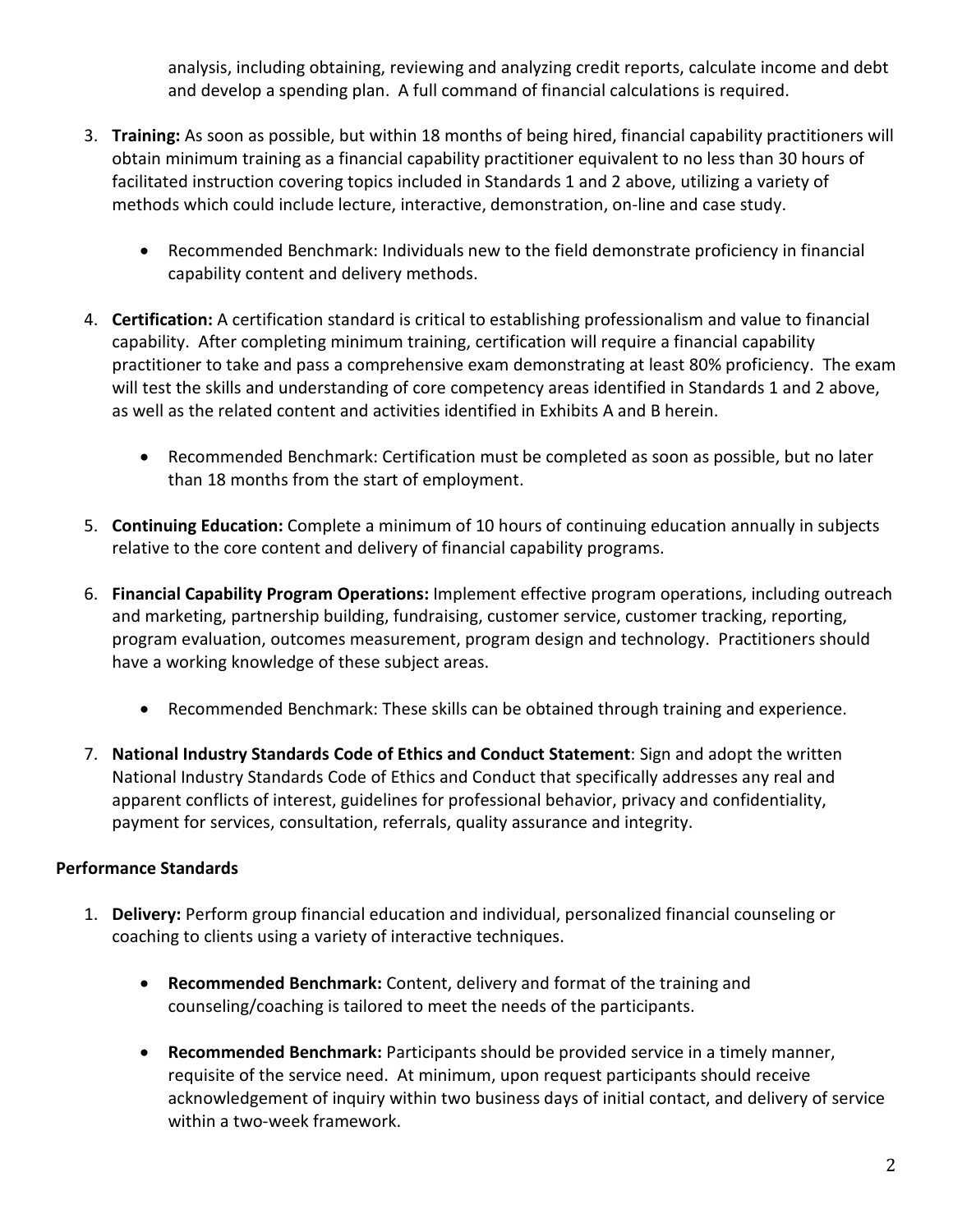- **Recommended Benchmark:** Financial capability practitioners should use a training manual, and make materials available to education attendees, and use a formal intake, needs assessment and written action plan with counseling/coaching clients.
- **Recommended Benchmark:** A certificate of completion is provided to customers who successfully complete the training.
- **Recommended Benchmark:** A financial capability program should include education to transfer knowledge and personalized support to implement financial behaviors to reach financial goals. Client follow up and accountability are essential, whether it be through email, phone or text after training, coaching/counseling to check on action steps.
- **Recommended Benchmark:** Active, open client files for counseling/coaching clients should be closely monitored, with timely follow-up in accordance with the stated action plan. When no contact from the client has taken place for six consecutive months, the file may be classified as inactive.
- **Recommended Benchmark:** Where appropriate, financial capability practitioners should review and analyze client's credit report, spending plan and financial goals.
- **Recommended Benchmark:** Customer satisfaction surveys are used to evaluate the effectiveness of the financial education and counseling/coaching.
- **Recommended Benchmark:** Offer and encourage individual counseling or coaching in conjunction with the provision of all group education.
- **Recommended Benchmark:** A code of ethics is utilized for all volunteer trainers, coupled with an orientation regarding the mission, philosophy and delivery of the training.
- 2. **Curriculum:** Utilize a comprehensive curriculum containing the following minimum core content:\*
	- Visioning/Goal Setting
	- Maximizing Income
	- Spending
	- Saving
	- Borrowing
	- Protecting
- \* See detailed list of acceptable content and topics
	- **Recommended Benchmark:** There are a number of excellent consumer curricula that have been developed by various organizations, service providers, etc., which may meet or exceed the standard for curriculum content. These curricula must contain the components mentioned above.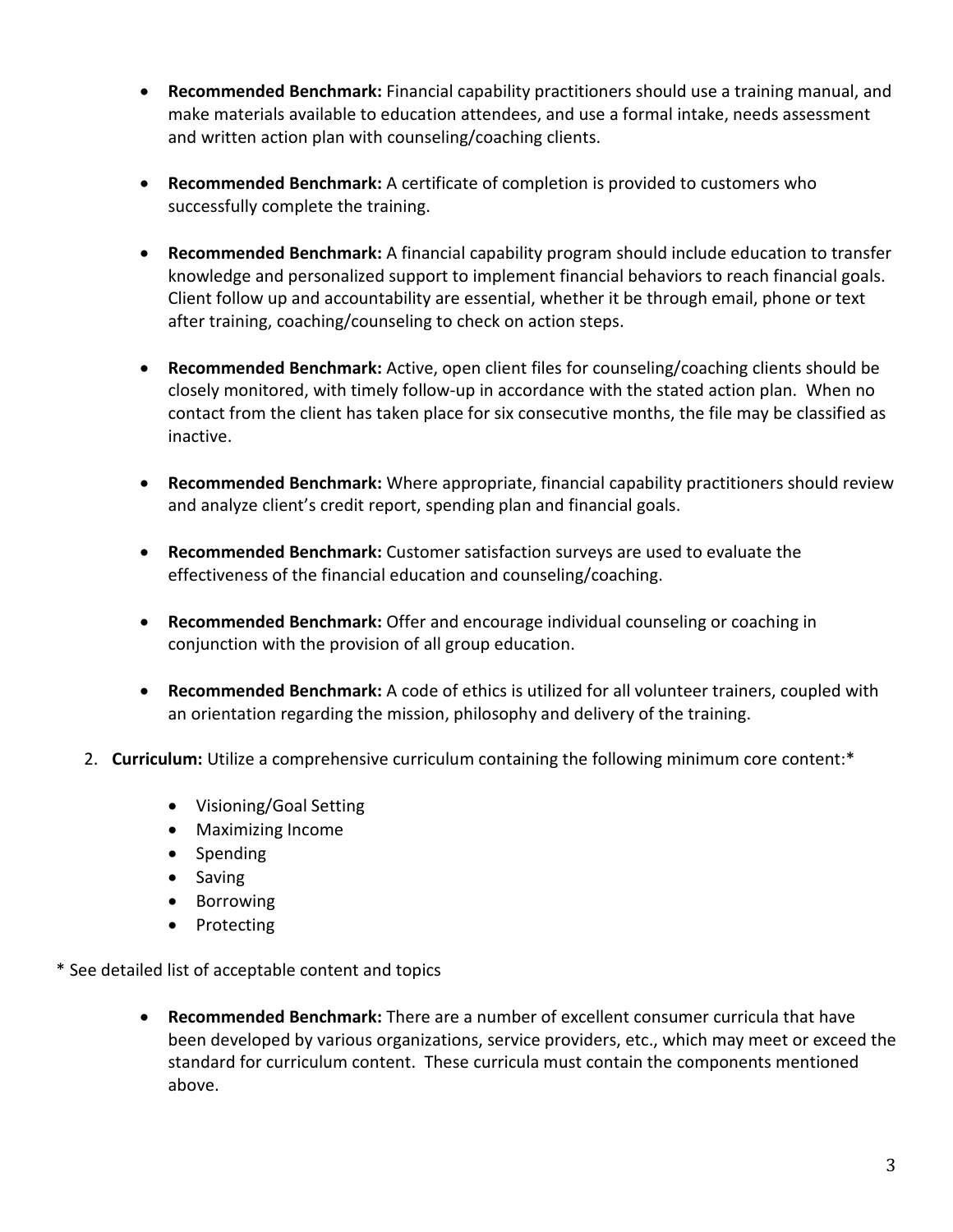- **Recommended Benchmark:** Specialty topics, such as investing, asset building, individual development accounts (IDAs), financial planning and retirement may also at times be delivered as group education. Use of nationally developed and utilized curriculum, and/or an equivalent is recommended. Financial capability practitioners should secure appropriate training in the appropriate specialty topic.
- 3. **Expected Program Outcomes:** Upon completion of financial capability programs, clients will be able to demonstrate progress towards the following outcomes:
	- Gaining and exercising financial knowledge
	- Having financial self-efficacy (confidence)
	- Assessing and managing appropriate financial products and services
	- Setting financial goals and aligning financial behaviors and resources to reach goals
	- Maximizing sources of income to cover monthly expenses and save for the future
	- Tracking spending and making intentional spending decisions
	- Planning ahead and saving for the future
	- Selecting and using credit appropriately
	- Having adequate asset and financial risk protection
	- **Recommended Benchmark:** Optimally, financial capability efforts include a combination of financial education for knowledge transfer and ongoing financial coaching/counseling to support behavior change and help participants reach their goals. In most circumstances (e.g., based on pre-assessment of learners' needs), hours and length of the service period for the combination of education and coaching/counseling may vary, and 12 hours over a time period of at least six months is recommended.
	- **Recommended Benchmark:** Comprehensive effective delivery should be determined based on the individual need of the client to reach the desired outcomes. The minimum standard for delivery of individual counseling or coaching should have an initial session of at least 60-90 minutes and ongoing sessions of an appropriate duration based on individual goals.
- 4. **Recordkeeping:** Collect and maintain specific information from financial capability clients in accordance with all laws and governing organizations (e.g., intermediary).
	- **Recommended Benchmark:** An intake form should be completed and collected with client profile information to include contact information, services sought/provided, household size, ethnicity (optional), household income, date and type of service provided, service format and length.
	- **Recommended Benchmark:** Aggregate information for financial capability activities should be maintained including total number of persons served and other demographic information.
	- **Recommended Benchmark:** Utilize a checklist to ensure files maintained are consistent and meet reporting standards and quality assurance.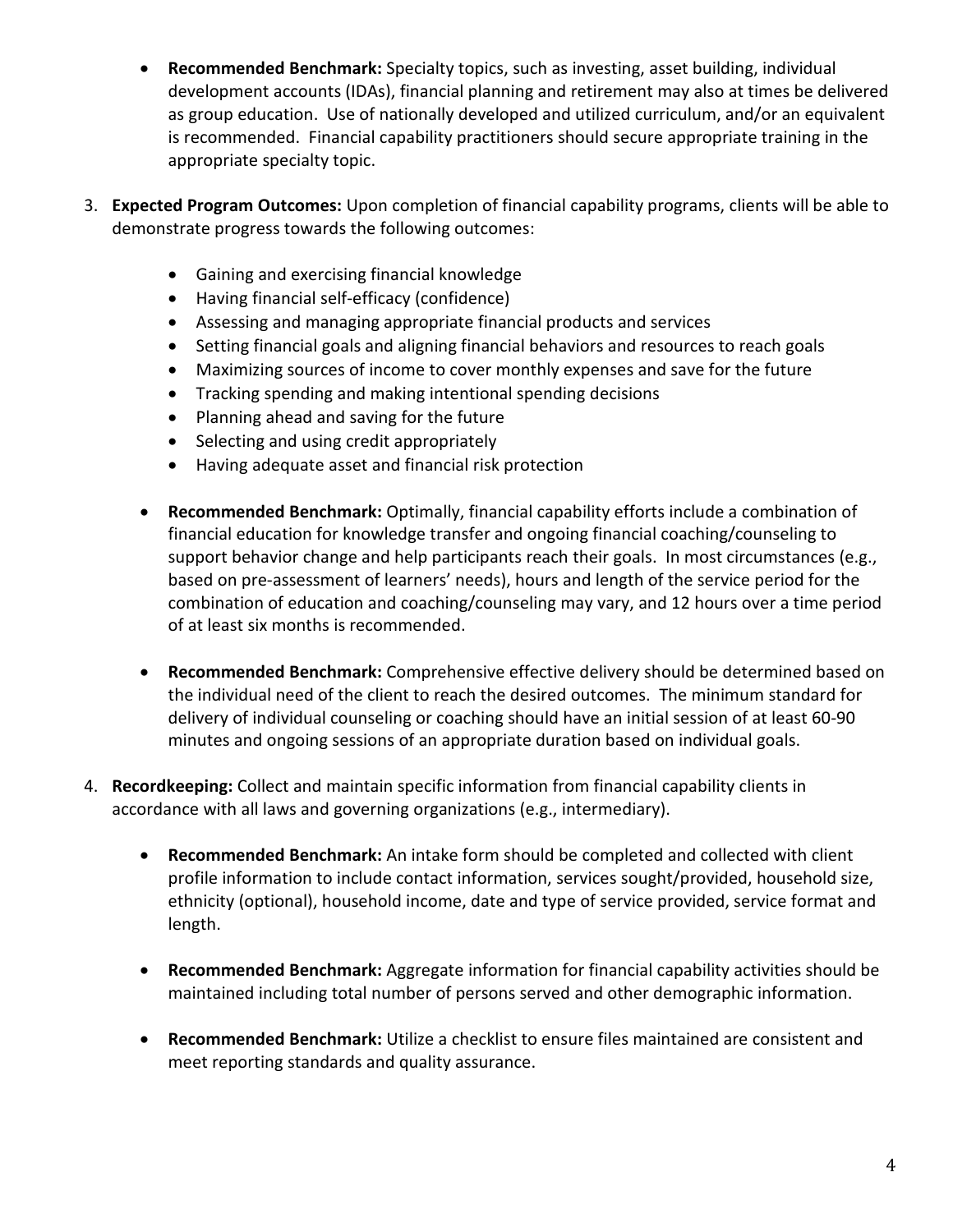- **Recommended Benchmark:** Files should be maintained in secured file cabinets in order to protect client privacy. Scanned documents or electronic files should maintain the highest level of security.
- **Recommended Benchmark:** Files should be maintained for a minimum of three years. Longer file retention requirements may be required if the household has received grant or loan assistance through state of federal subsidy programs. At the time of disposal, files should be shredded and e-files destroyed so they cannot be recreated.
- **Recommended Benchmark:** Privacy policy, disclosure statement and authorization for data sharing should be completed and signed by the client and maintained in the client file.
- **Recommended Benchmark:** Measure impacts of financial capability programs appropriately and effectively.
- 5. **Reporting:** Utilize an electronic Client Management System (CMS) for collecting and reporting data.
	- **Recommended Benchmark:** An electronic method in place for collecting reporting data may be as basic as an Excel spreadsheet or Access database application that captures needed data fields from each client, but preferably should be a software application designed for financial capability programs.
- 6. **Service Thresholds:** Establish referral networks for individuals and families seeking services that the financial capability practitioner does not provide or possess sufficient competency to adequately deliver.
	- **Recommended Benchmark:** Examples of such services may include individual/personal counseling services, benefits screening, legal aid, financial products, etc.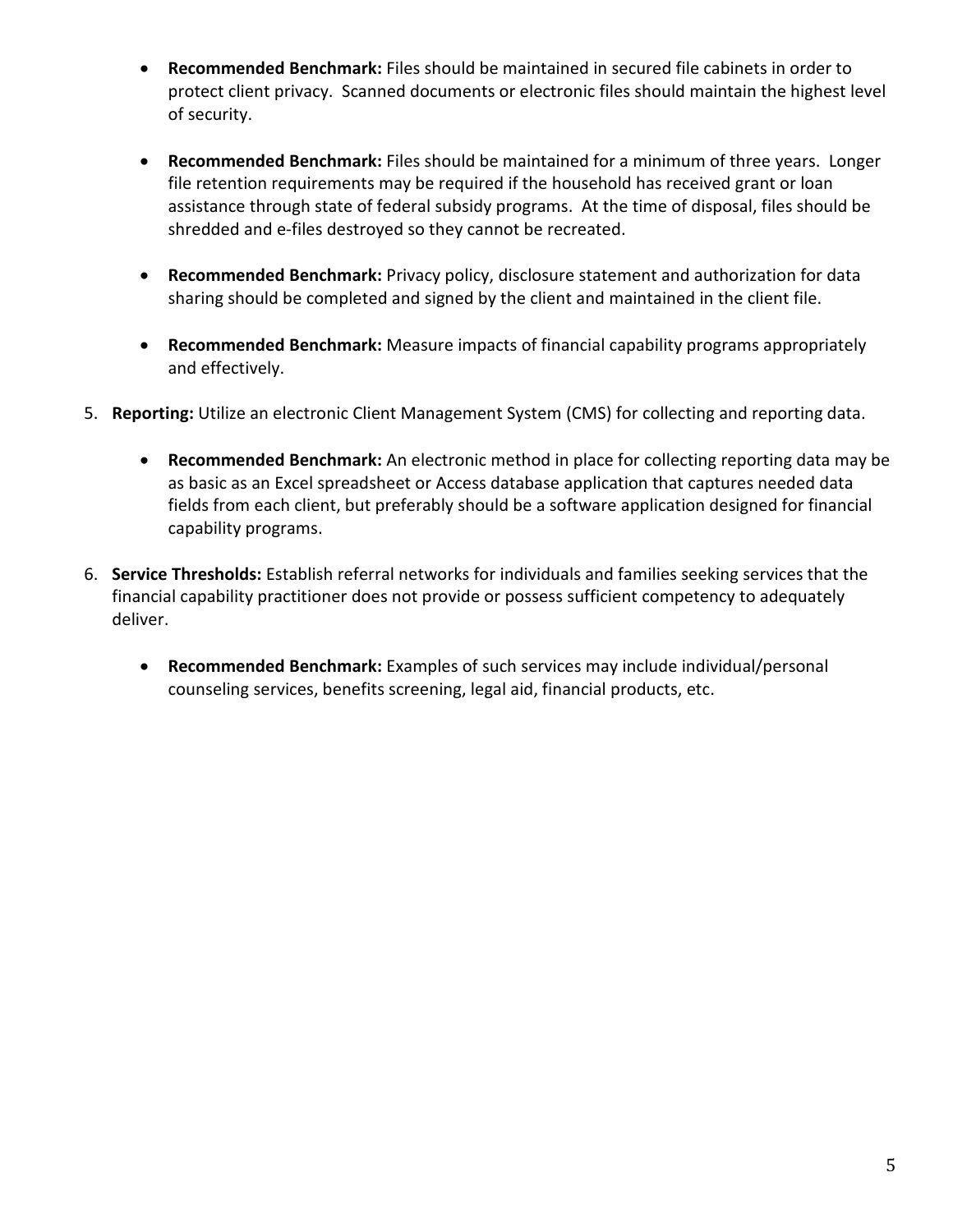## **Exhibit A**

#### **Standard Financial Education Content**

| <b>BEHAVIOR</b>                         | <b>VISIONING/ Goal setting</b>                                                                                                                                                                                                                                                                                                                  | <b>MAXIMIZING</b><br><b>INCOME</b>                                                                                                                                                                                                            | <b>SPENDING</b>                                                                                                                                                                       | <b>SAVING</b>                                                                                                                                                                                                                                                                      | <b>BORROWING</b>                                                                                                                                                                                         | <b>PROTECTING</b>                                                                                                                                                                                                                           |
|-----------------------------------------|-------------------------------------------------------------------------------------------------------------------------------------------------------------------------------------------------------------------------------------------------------------------------------------------------------------------------------------------------|-----------------------------------------------------------------------------------------------------------------------------------------------------------------------------------------------------------------------------------------------|---------------------------------------------------------------------------------------------------------------------------------------------------------------------------------------|------------------------------------------------------------------------------------------------------------------------------------------------------------------------------------------------------------------------------------------------------------------------------------|----------------------------------------------------------------------------------------------------------------------------------------------------------------------------------------------------------|---------------------------------------------------------------------------------------------------------------------------------------------------------------------------------------------------------------------------------------------|
| <b>CONSUMER</b><br>OUTCOME <sup>2</sup> | Gaining and exercising financial knowledge<br>$\bullet$<br>Having financial self-efficacy (confidence)<br>$\bullet$<br>Selecting and managing appropriate financial products and services<br><b>Planning ahead and</b><br>Selecting and using<br><b>Setting financial goals</b><br><b>Maximizing sources of</b><br><b>Tracking spending and</b> |                                                                                                                                                                                                                                               |                                                                                                                                                                                       |                                                                                                                                                                                                                                                                                    |                                                                                                                                                                                                          | Having adequate asset                                                                                                                                                                                                                       |
|                                         | and aligning financial<br>behaviors and<br>resources to reach<br>goals                                                                                                                                                                                                                                                                          | income to cover<br>monthly expenses and<br>save for the future                                                                                                                                                                                | making intentional<br>spending decisions                                                                                                                                              | saving for the future                                                                                                                                                                                                                                                              | credit appropriately                                                                                                                                                                                     | and financial risk<br>protection                                                                                                                                                                                                            |
| <b>TRADITIONAL</b><br><b>CONTENT</b>    | Goal setting                                                                                                                                                                                                                                                                                                                                    | Money<br>management                                                                                                                                                                                                                           | Money<br>$\bullet$<br>management<br><b>Financial products</b><br>and services<br><i>(transaction)</i><br>accounts)<br>Credit (existing<br>$\bullet$<br>debt)                          | Saving<br>$\bullet$<br><b>Goal setting</b><br>$\bullet$<br>Money<br>$\bullet$<br>management<br><b>Financial products</b><br>$\bullet$<br>and services<br>(deposit accounts)<br>Investing<br>$\bullet$                                                                              | Credit (new)<br>$\bullet$<br><b>Financial products</b><br>and services<br>(credit)                                                                                                                       | Insurance<br>$\bullet$<br>Credit (managing)<br>$\bullet$<br><b>Financial products</b><br>$\bullet$<br>and services<br>(managing)<br>Saving (emergency<br>fund)                                                                              |
| <b>KEY POINTS</b>                       | Values and views<br>$\bullet$<br>Future orientation<br>٠<br>Priorities<br>$\bullet$<br>Motivation<br>٠<br>Awareness of<br>choices and<br>decision-making<br>(trade-offs)<br>Strengths and<br>obstacles                                                                                                                                          | Earnings<br>$\bullet$<br>Public and private<br>$\bullet$<br>benefits<br><b>Taxes</b><br>$\bullet$<br>Living within<br>$\bullet$<br>means<br>Work-life balance<br>$\bullet$<br>Support services<br>$\bullet$<br>(transportation,<br>childcare) | On-time payments<br>$\bullet$<br>Debt reduction<br>Planning/budgeting<br>Transaction<br>accounts<br>Living within<br>means<br>Needs and wants<br>$\bullet$<br>Impacts of<br>decisions | <b>Emergency fund</b><br>$\bullet$<br>Financial goals<br>$\bullet$<br>Savings accounts<br>$\bullet$<br>Habit of saving<br>$\bullet$<br>Planning ahead<br>$\bullet$<br>Protection<br>$\bullet$<br>Comparison<br>$\bullet$<br>shopping<br>Balance of risk and<br>$\bullet$<br>return | Credit products<br>$\bullet$<br>Spending<br>$\bullet$<br>Reasons to borrow<br>$\bullet$<br>Implications of<br>borrowing<br>Reading the fine<br>$\bullet$<br>print<br>Comparison<br>$\bullet$<br>shopping | Insurance<br>$\bullet$<br><b>Emergency savings</b><br>$\bullet$<br>Fraud and scams<br>$\bullet$<br>Identity theft<br>$\bullet$<br>Rebuilding credit<br>$\bullet$<br>Minimizing<br>$\bullet$<br>exposure/risk and<br>maximizing<br>wellbeing |

<sup>2</sup> Center for Financial Services Innovation (CFSI), EARN and NeighborWorks America.